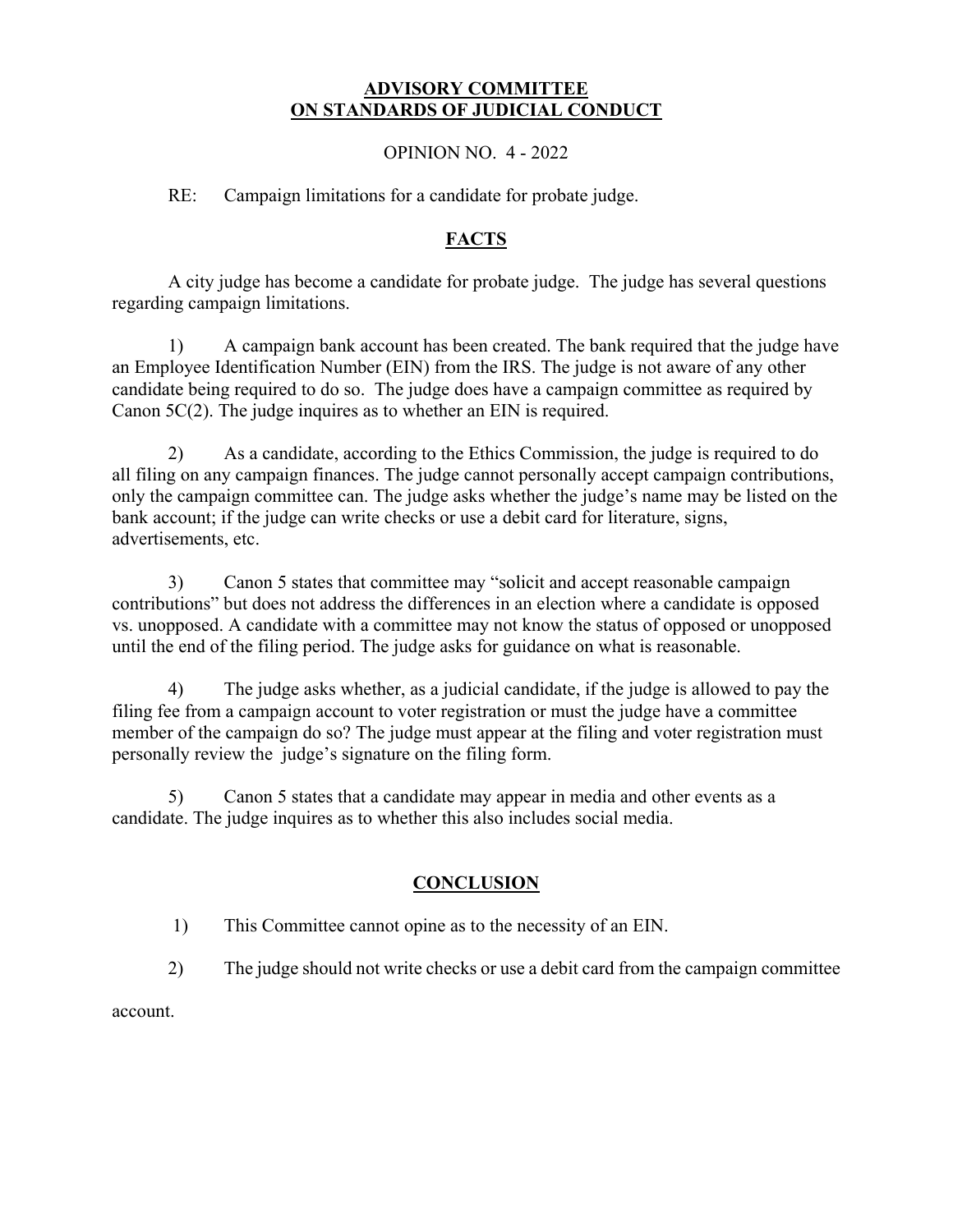3) This Committee cannot provide further guidance as to what are reasonable

campaign contributions.

- 4) A member of the campaign committee should write the check for the filing fee.
- 5) A candidate may appear in social media campaign events.

## **OPINION**

Canon 5C(2) addresses judges and candidates subject to public elections and states:

A candidate shall not personally solicit or accept campaign contributions or personally solicit publicly stated support. A candidate may, however, establish committees of responsible persons to conduct campaigns for the candidate through media advertisements, brochures, mailings, candidate forums and other means not prohibited by law. Such committees may solicit and accept reasonable campaign contributions, manage the expenditure of funds for the candidate's campaign and obtain public statements of support for his or her candidacy. Such committees are not prohibited from soliciting and accepting reasonable campaign contributions and public support from lawyers. A candidate's committees may solicit contributions and public support for the candidate's campaign no earlier than one year before an election and no later than 90 days after the last election in which the candidate participates during the election year. A candidate shall not use or permit the use of campaign contributions for the private benefit of the candidate or others.

This is the only part of the Code that addresses campaign funds for publicly elected judges. Title

8 of the South Carolina Code Ann. contains a chapter entitled "Ethics, Government Accountability,

and Campaign Reform." S.C. Code Ann. § 8-13-100, et seq. Candidates for the office of probate

judge are subject to that Act's provisions. S.C. Code Ann. § 8-13-100(13) states:

"Elective office" means an office at the state, county, municipal, or political subdivision level. **For the purposes of Articles 1 through 11, the term "elective office" does not include an office under the unified judicial system except that for purposes of campaign practices, campaign disclosure, and disclosure of economic interests, "elective office" includes the office of probate judge.** 

Id. (emphasis added).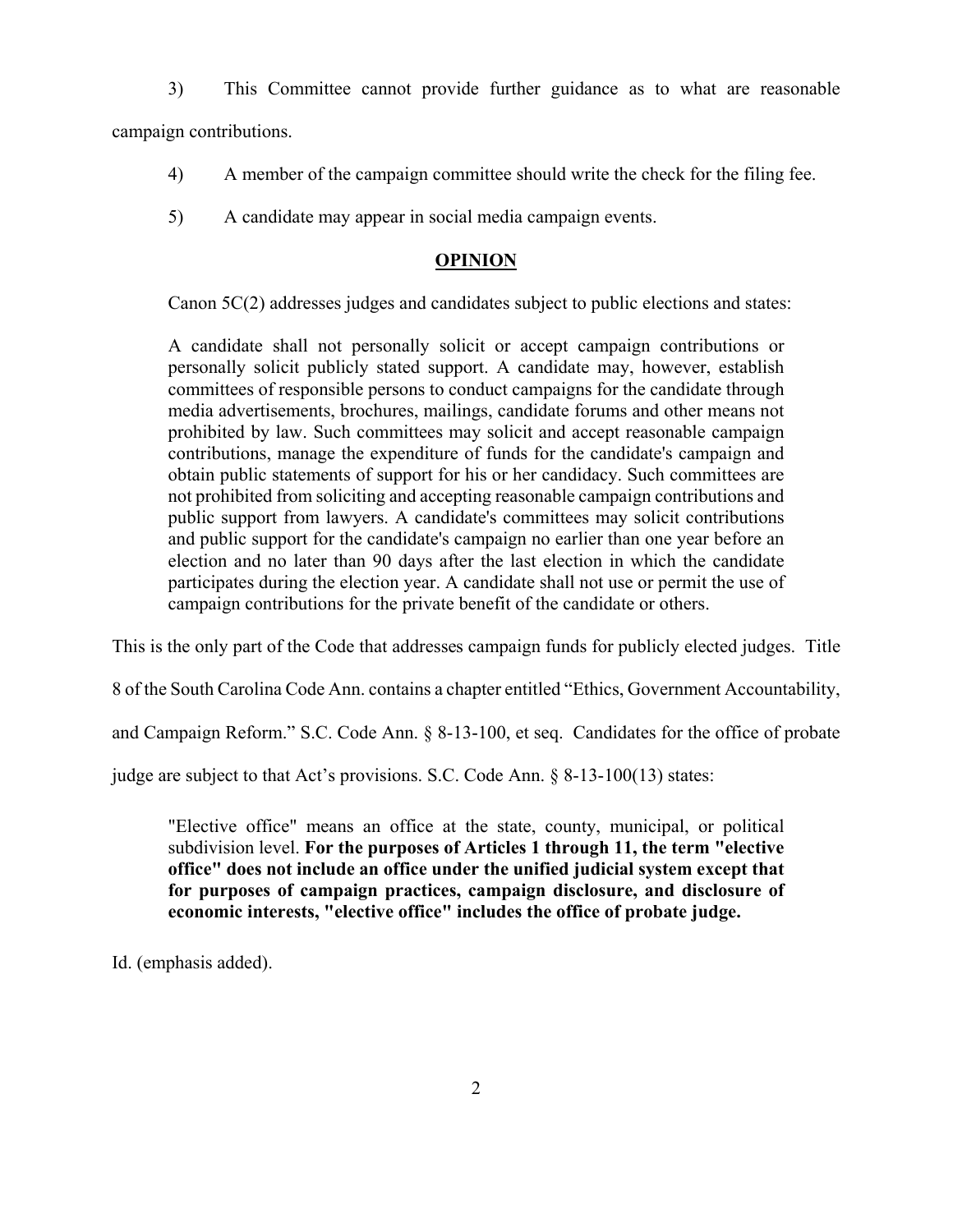This Committee is wary of delving into the complex issues of campaign finance and defers to the state Ethics Commission on most of these issues. However, in the context of Canon 5, we address each of the issues raised by the judge below.

1) This Committee cannot opine as to whether an EIN is needed according to banking or IRS regulations. None of the Canons address this issue.

2) Canon 5C(2) states that the judge's campaign committee "may solicit and accept reasonable campaign contributions, *manage the expenditure of funds for the candidate's campaign* and obtain public statements of support for his or her candidacy." (emphasis added). Because the committee is responsible for the expenditures, we are of the opinion that the judge's name should not be listed as a signor on the account, nor should the judge issue checks or use a debit card from that account to pay for campaign expenses. All checks or other expenditures must be made by a committee member.

3) Canon 5 states that committee may "solicit and accept reasonable campaign contributions" but does not address the differences in an election where a candidate is opposed vs. unopposed or otherwise define reasonable. This Committee can provide no other guidance as elections can vary widely depending upon the location, the number of candidates and other factors. The committee/candidate must use their best judgment as what is reasonable.

4) For the reasons discussed in Paragraph 2), a member of the campaign committee should be the one to issue checks, including the filing fee to register.

5) Canon 5C(1)(b)(ii) states that a candidate may "appear in newspaper, television and other **media** advertisements supporting his or her candidacy[.]" (emphasis added). Media is not defined by the Canons. However, we have previously found that a judge could participate in social media in a non-campaign scenario. In Opinion 17-2009 we found there was no prohibition against a full